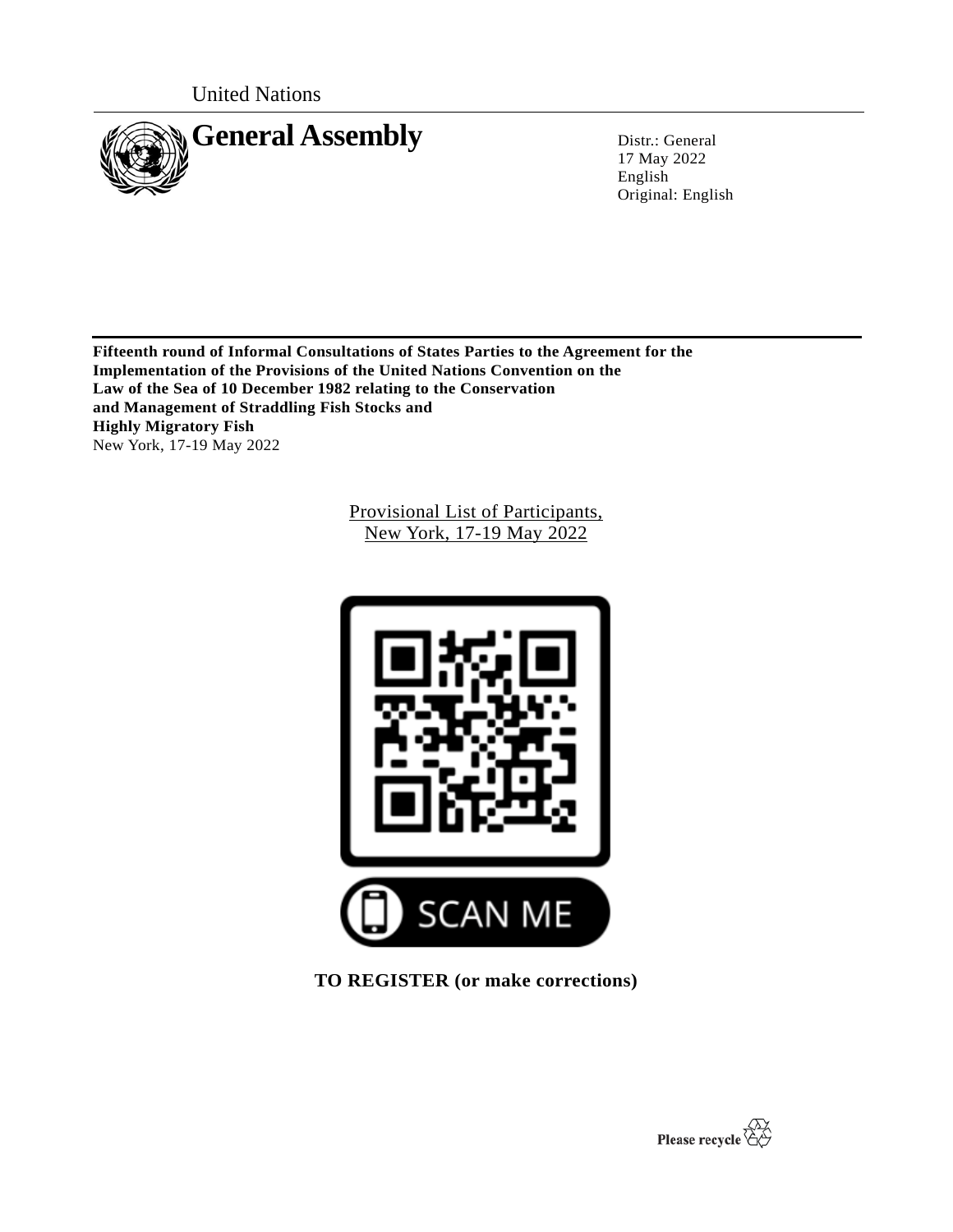## **PARTICIPATING STATES**

## **PARTIES TO THE AGREEMENT**

#### **AUSTRALIA**

**Representatives** Ms. Alexandra Hutchison, First Secretary, Permanent Mission Ms. Rui Johnson Petri, Associate Adviser, Permanent Mission

#### **BANGLADESH**

**Representatives** 

Mr. Md Monwar Hossain, Minister, Deputy Permanent Representative to the United Nations Mr. Nasir Uddin, Counsellor, Permanent Mission

#### **BENIN**

Representatives

H.E. Mr. Marc Hermanne Gninadoou Araba Ambassador Extraordinary and Plenipotentiary, Permanent Representative to the United Nations

Mrs. Jeanne Adanbiokou Akakpo, Director, Office of the Minister for the Living Environment and Sustainable Development

Mr. Philipe Zoumenou, Director, Coastal and Ecosystem Protection

#### **CAMBODIA**

Representatives

Mr. Sotha Poum, Director General, Fisheries Administration, Ministry of Agriculture, Forestry and Fisheries Mr. Somany Prum, Director, Department of International Cooperation, Ministry of Agriculture,

Forestry and Fisheries

Mr. Lo Thor, Director. Chatomuk Fisheries Administration Inspectorate, Ministry of Agriculture, Forestry and Fisheries

### **CANADA**

**Representatives** 

Ms. Amber Lindstedt, Deputy Director, International Fisheries Policy

Mr. José David Benchetrit, Senior Policy Advisor, International Fisheries

Mr. Benny Guttman, Policy Advisor, International Oceans Policy

Mrs. Beatrice Maille, Minister Counsellor, Senior Policy Adviser, Permanent Mission

Mr. Kevin Timothy Mead, Second Secretary, Permanent Mission

#### **ECUADOR**

Representatives

Mr. Andrés Arens Hidalgo, Vice Minister, Aquaculture and Fisheries Mr. José Córdova Aguilar, Surface Ship Lieutenant

## **GREECE**

Representative Mr. Michael Stellakatos Loverdos, Counsellor, Legal Counsellor, Permanent Mission

### **ICELAND**

Representative Ms. Anna Pála Sverrisdóttir, Counsellor, Permanent Mission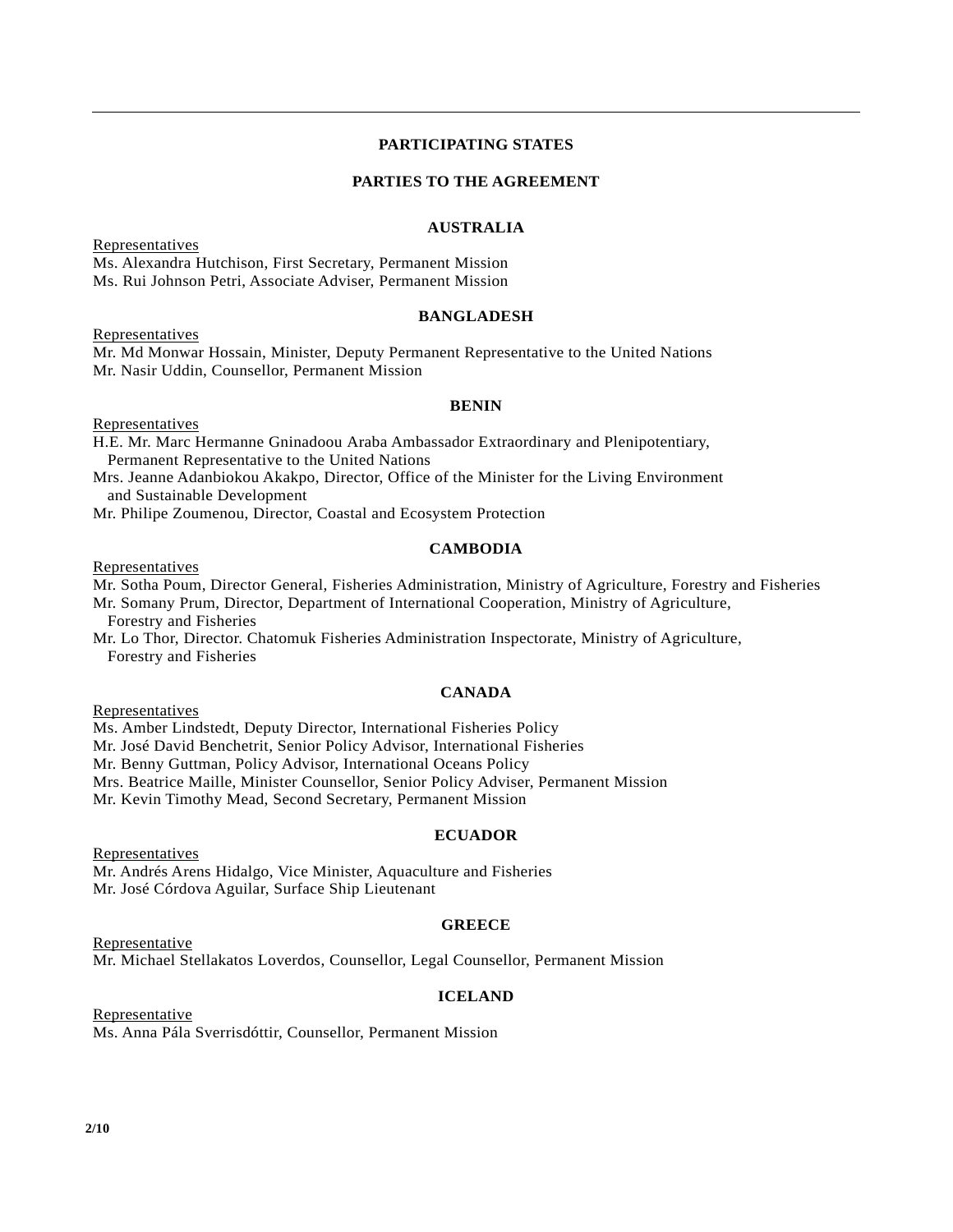# **INDIA**

**Representatives** 

H.E. Mr. T. S. Tirumurti, Ambassador Extraordinary and Plenipotentiary, Permanent Representative to the United Nations

H.E. Mr. Ravindra Raguttahalli, Ambassador, Deputy Permanent Representative to the United Nations Ms. Kajal Bhat, Counsellor, Permanent Mission

#### **INDONESIA**

Representatives

H.E. Mr. Mohammad Kurniadi Koba, Ambassador, Deputy Permanent Representative to the United Nations Mr. Rayyanul Muniah Sangadji, Counsellor, Political Affairs, Permanent Mission

Mrs. Iis Widyastuti, Counsellor, Political Affairs, Permanent Mission

Mr. Muhammad Taufan, Counsellor, Political Affairs, Permanent Mission

Ms. Blandina Ruth Viditha Adeleide Pella, Third Secretary, Economic and Social Affairs, Permanent Mission

#### **IRAN (Islamic Republic of)**

Representative Mr. Mohammad Ghorbanpour Najafabadi, Third Counsellor, Permanent Mission

#### **JAPAN**

**Representatives** 

Mr. Nakagawa Shu, Minister, Economic Affairs, Permanent Mission

Mr. Kamiya Yukio, First Secretary, Economic Affairs, Permanent Mission

#### **LIBERIA**

Representatives

Ms. Emma Metieh Glassco, Director General, National Fisheries and Aquaculture Authority

Mrs. Cecilia Forgbe Mc Gill, Minister Plenipotentiary, Deputy Permanent Representative to the United Nations

Mrs. Lois Nimely Nyenpan, Minister Counsellor. Legal Expert and Representative for Sixth Committee Matters, Permanent Mission

Mr. Austin Saye Wehye, Director for Research and Statistics. National Fisheries and Aquaculture Authority

#### **MALTA**

**Representatives** 

Mr. Bjorn Callus, Director General, Department of Fisheries and Aquaculture

Mr. Jurgen Mifsud, Chief Scientific Officer, Department of Fisheries and Aquaculture

Mr. George Grech, Counsellor, Permanent Mission

#### **MOROCCO**

Representatives

H.E. Mr. Omar Hilale, Ambassador Extraordinary and Plenipotentiary, Permanent Representative to the United Nations

Mr. Omar Kadiri, Minister Plenipotentiary, Deputy Permanent Representative to the United Nations

Mr. Jilali Bensbai, National Institute of Fisheries Research

Ms. Aahde Lahmiri, Counsellor, Permanent Mission

#### **NEW ZEALAND**

Representatives

H.E. Ms. Carolyn Schwalger, Ambassador Extraordinary and Plenipotentiary, Permanent Representative to the United Nations

Ms. Zoe Russell, Second Secretary, Permanent Mission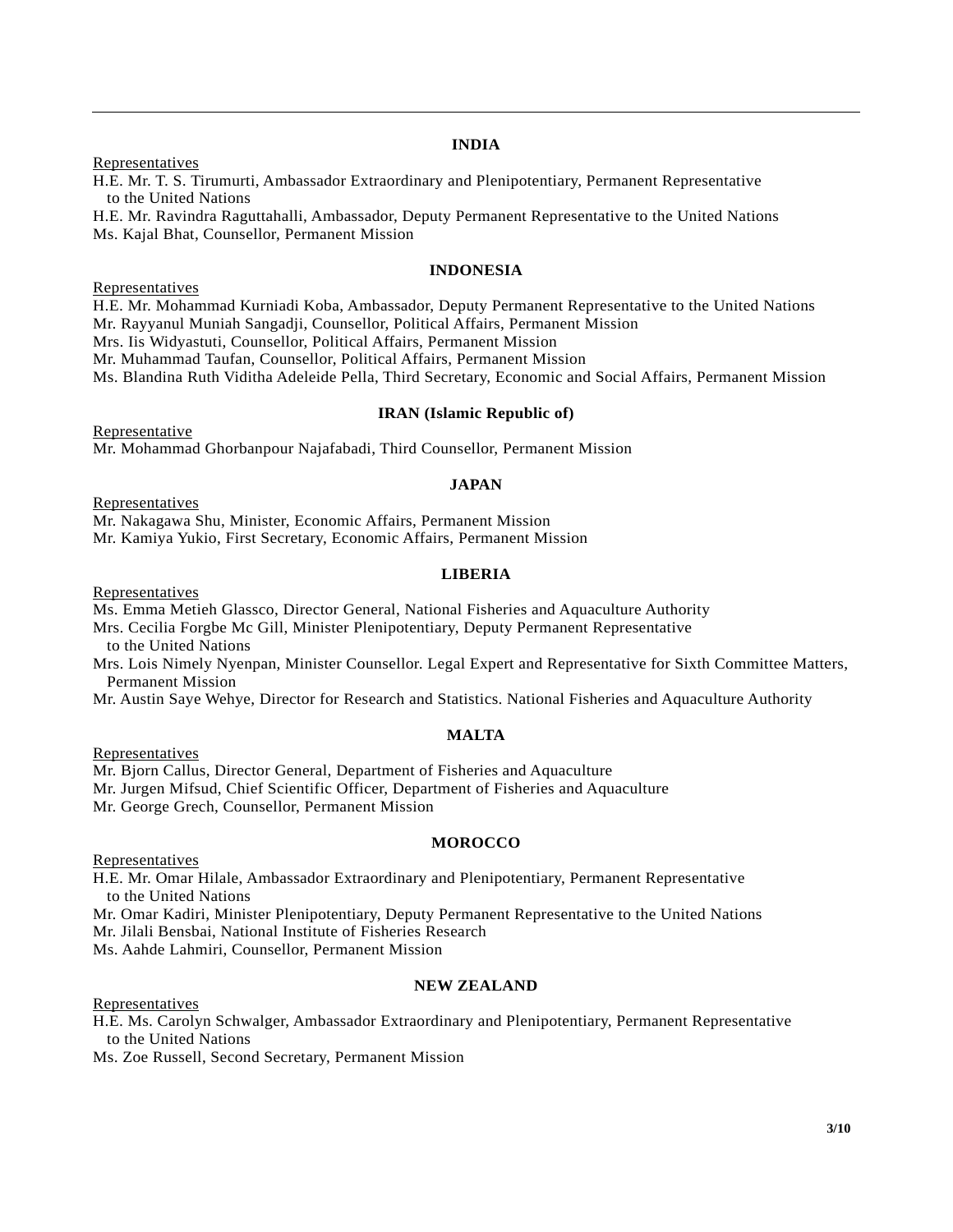# **NORWAY**

**Representatives** 

Mr. Ove Hokstad, Deputy Director, Department for Fisheries and Aquaculture, Ministry of Trade, Industry and Fisheries of Norway

Mr. Terje Aalia, Minister Counsellor, Permanent Mission

Ms. Mirjam Bierling, First Secretary, Permanent Mission

Mr. Martin Richardsen, First Secretary, Permanent Mission

Ms. Elodie Victoria Perrat, Policy Advisor, Permanent Mission

# **OMAN**

Representative Mr. Hazaa bin Mohammed Al Reesi, First Secretary, Permanent Mission

# **PHILIPPINES**

**Representatives** 

H.E. Mr. Enrique Austria Manalo, Ambassador Extraordinary and Plenipotentiary, Permanent Representative to the United Nations

H.E. Mr. Ariel Rodelas Penaranda, Ambassador, Deputy Permanent Representative to the United Nations

Ms. Azela Guerrero Arumpac-Marte, First Secretary, Permanent Mission

Ms. Charlene Aravejo Beriana, Attaché, Sixth Committee, Permanent Mission

# **REPUBLIC OF KOREA**

**Representatives** 

Mr. Doh Kwangheon, Counsellor, Permanent Mission

Ms. Moon Dong Kyu, First Secretary, Permanent Mission

Ms. Kim Moon Young, Adviser, Permanent Mission

# **SENEGAL**

Representative Mr. Sidiya Diouf, Deputy Director, Marine Fisheries

# **SPAIN**

**Representatives** 

Ms. Amaia Silanes, Head of Service. Legal Affairs and International Fisheries Governance,

General Secretariat for Fisheries

Ms. Marina Santurtun, Sustainable Fisheries and Oceans Market Manager, Marine Research Unit, AZTI-BRTA

# **THAILAND**

Representatives

Mrs. Thararut Hanlumyuang, Minister Counsellor, Permanent Mission Ms. Yaninee Nachom, Counsellor, Permanent Mission

# **UNITED KINGDOM**

**Representatives** 

Mr. Richard Parsons, Head, United Nations and International Institutions Fisheries Negotiations and Strategy

Ms. Heidi Richardson, Senior Policy Advisor, United Nations and International Institutions Fisheries Negotiations and Strategy

Mr. Chanaka Liam Wickremasinghe, Minister Counsellor, Legal Adviser, Permanent Mission

Mr. Jonathan Samuel Hollis, First Secretary, Legal Affairs, Permanent Mission

Ms. Melina Lito, Assistant Legal Adviser, Permanent Mission

Ms. Virginia Browning, Policy Officer, Permanent Mission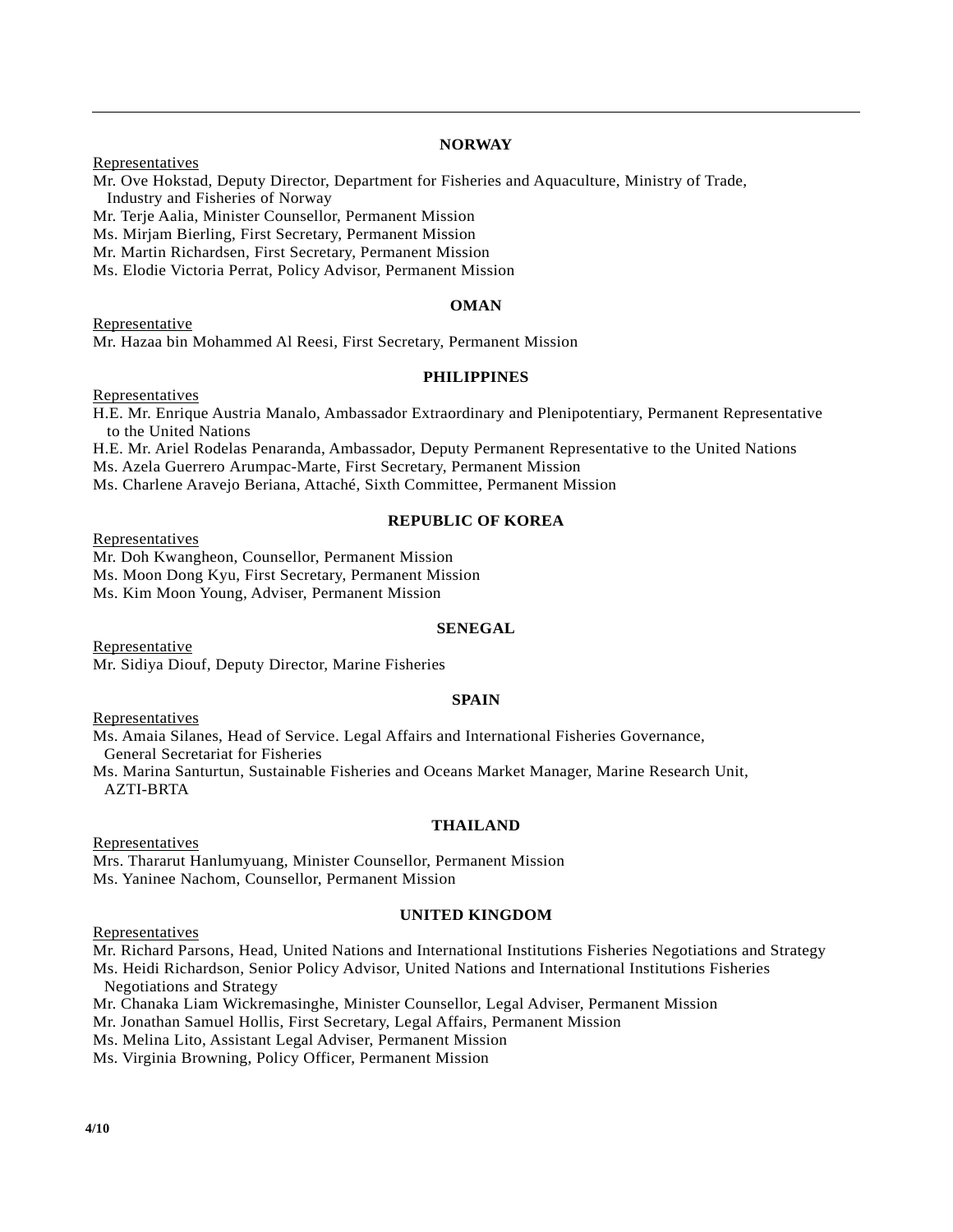## **UNITED STATES OF AMERICA**

**Representatives** 

- H.E. Mrs. Linda Thomas-Greenfield, Ambassador Extraordinary and Plenipotentiary,
- Permanent Representative to the United Nations
- H.E. Mr. Richard M. Mills, Jr., Ambassador Extraordinary and Plenipotentiary, Deputy Permanent Representative to the United Nations
- Ms. Sarah Gaichas, Research Fishery Biologist for Northeast Fishery Science Center,
- National Oceanic and Atmospheric Administration
- Ms. Elizabeth Grosso, Adviser, Permanent Mission
- Mr. Jason Link, Senior Scientist for Ecosystem Management, National Marine Fisheries Service National Oceanic and Atmospheric Administration
- Ms. Cheri McCarty, Foreign Affairs Specialist for United Nations Agencies, Office of International Affairs and Seafood Inspection, National Marine Fisheries Service, Department of Commerce
- Ms. Elana Mendelson, Foreign Affairs Officer in the Office of Marine Conservation, Bureau of Oceans and International Environmental and Scientific Affairs
- Mr. Mark Simonoff, Minister-Counsellor
- Ms. Rebecca Wintering, Foreign Affairs Officer, Office of Marine Conservation, Bureau of Oceans and International Environmental and Scientific Affairs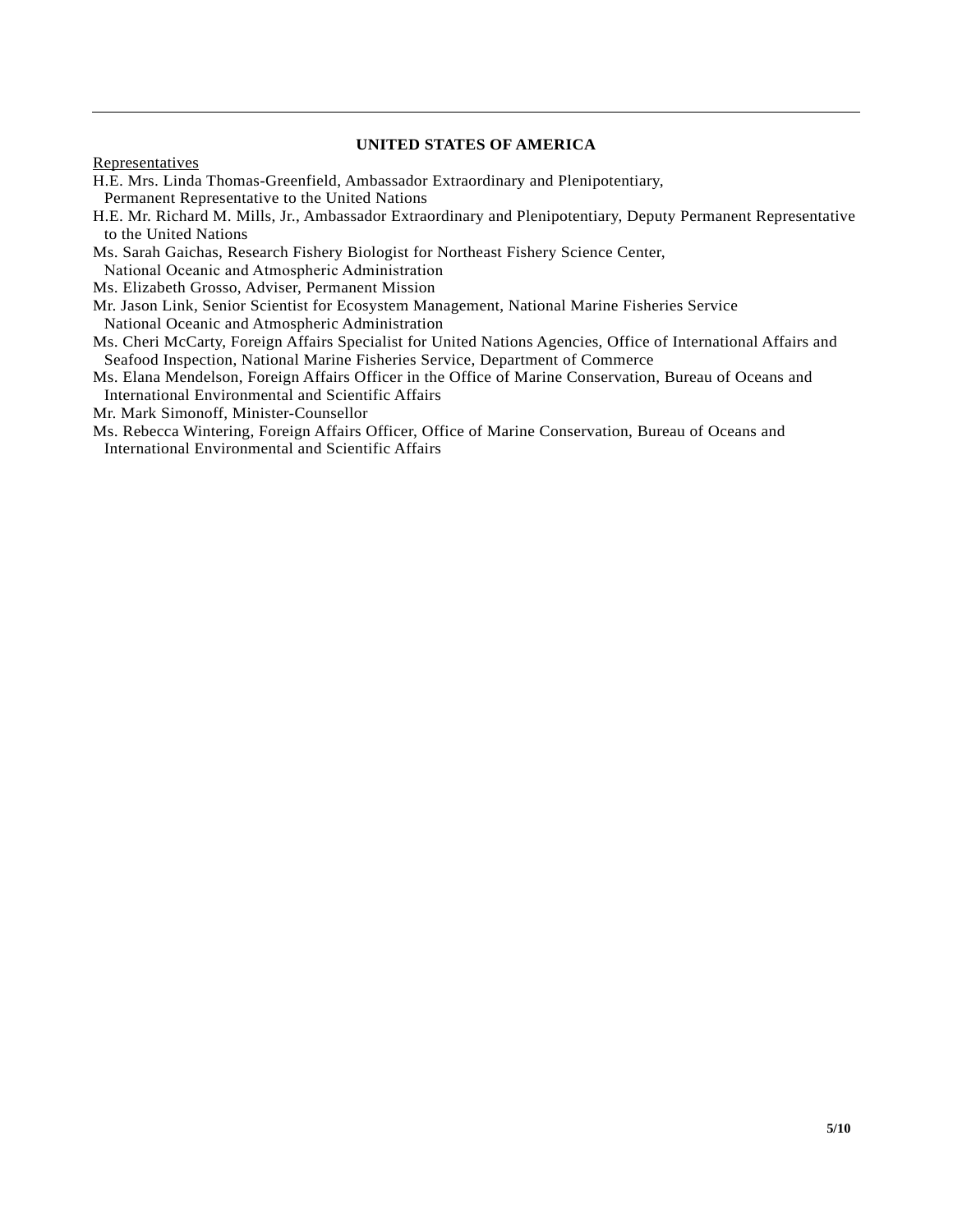## **OTHER PARTICIPATING STATES**

#### **BURUNDI**

Representative Mr. Désiré Ntakirutimana, Director, Department of Animal Health

### **CHINA**

**Representatives** 

Ms. Jiao Dian, Counsellor, Embassy of the People's Republic of China to the United States Ms. Ma Cong, Counsellor, Embassy of the People's Republic of China to the United States

## **COLOMBIA**

Representative Ms. Lucia Teresa Solano Ramirez. First Secretary, Permanent Mission

## **DEMOCRATIC REPUBLIC OF THE CONGO**

**Representatives** H.E. Mr. Georges Nzongola-Ntalaja, Ambassador Extraordinary and Plenipotentiary Deputy Permanent Representative to the United Nations Mrs. Victoria Lieta Liolocha, First Counsellor, First Committee, Permanent Mission Mr. Hippolyte Kingonzila Mfulu, First Counsellor, Sixth Committee, Permanent Mission Mr. Serge Ngoy Banza, Attaché, Fifth Committee, Permanent Mission Mr. Apollinaire Langba Mbongi, Director, Department of International Organizations, Ministry of Foreign Affairs Mr. Jean Kamwita Wa Kamwita, Head, Division in charge of Consulting Economic and Social, Ministry of Foreign Affairs

# **EL SALVADOR**

Representative Ms. Ligia Lorena Flores Soto, Counsellor, Permanent Mission

# **SAUDI ARABIA**

Representative Ms. Nidaa Hussain Abu-ali, Counsellor, Permanent Mission

#### **SINGAPORE**

Representative Mr. Nathaniel Khng , Counsellor (Legal), Permanent Mission

# **YEMEN**

Representative Mr. Abdulrahman Hasan Yahya Al-Barati, Second Secretary, Permanent Mission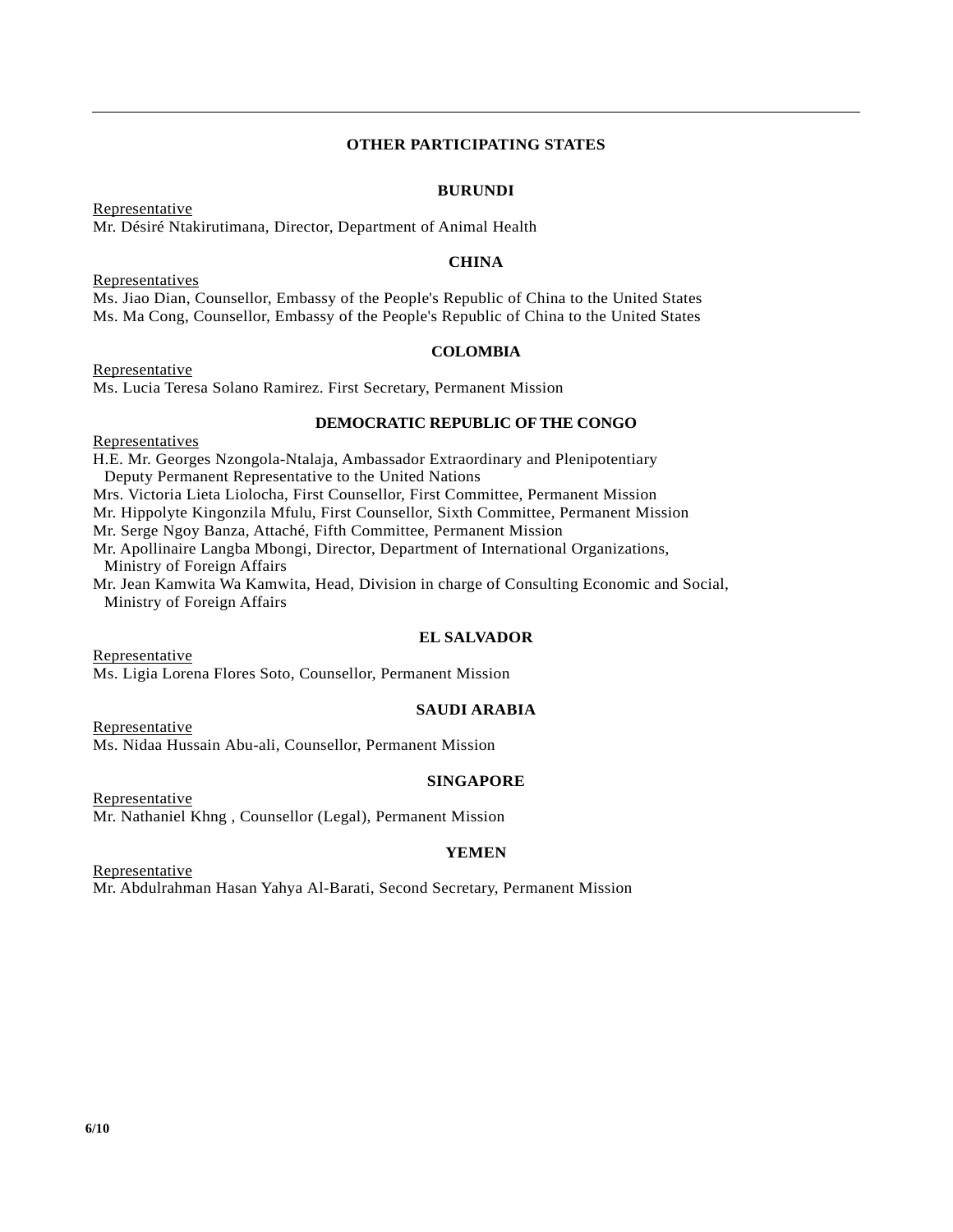# **SPECIALIZED AGENCIES AND RELATED ORGANIZATIONS**

## **FOOD AND AGRICULTURE ORGANIZATION OF THE UNITED NATIONS (FAO)**

**Representatives** 

Ms Vera Agostini, Deputy Director, Fisheries Division Mr Lorenzo Coppola, Programme Management, Fisheries Division Mr Matthieu Bernardon, Fisheries Expert, Fisheries Division

Mr Nicola Ferri, Fishery Officer, Fisheries Division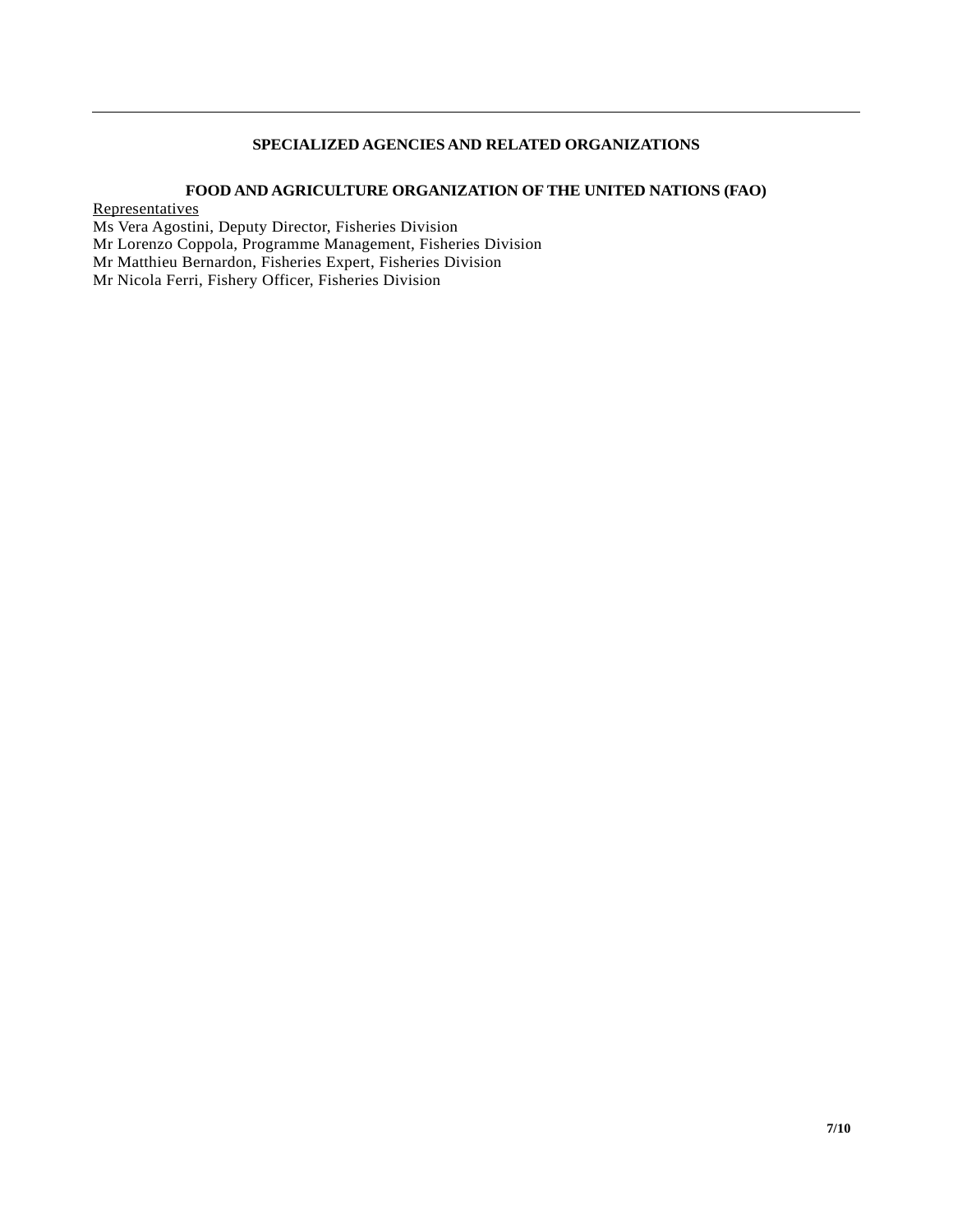# **OTHER INTERGOVERNMENTAL ORGANIZATIONS AND BODIES**

## **INTERNATIONAL COMMISSION FOR THE CONSERVATION OF ATLANTIC TUNAS (ICCAT)**

Representative Mr. Camille Jean Pierre Manel, Executive Secretary

#### **INTERNATIONAL COUNCIL FOR THE EXPLORATION OF THE SEA (ICES)**

Representative Mr. Mark Dickey-Collas, Chair of the Advisory Committee

# **INTERNATIONAL UNION FOR CONSERVATION OF NATURE (IUCN)**

**Representative** Mr. Serge Garcia, Fisheries Expert

#### **NORTH EAST ATLANTIC FISHERIES COMMISSION (NEAFC)**

Representative Mr. Darius Campbell, Executive Secretary

#### **NORTHWEST ATLANTIC FISHERIES ORGANIZATION (NAFO)**

Representative Mr. Geoffrey Frederick Kingston, Executive Secretary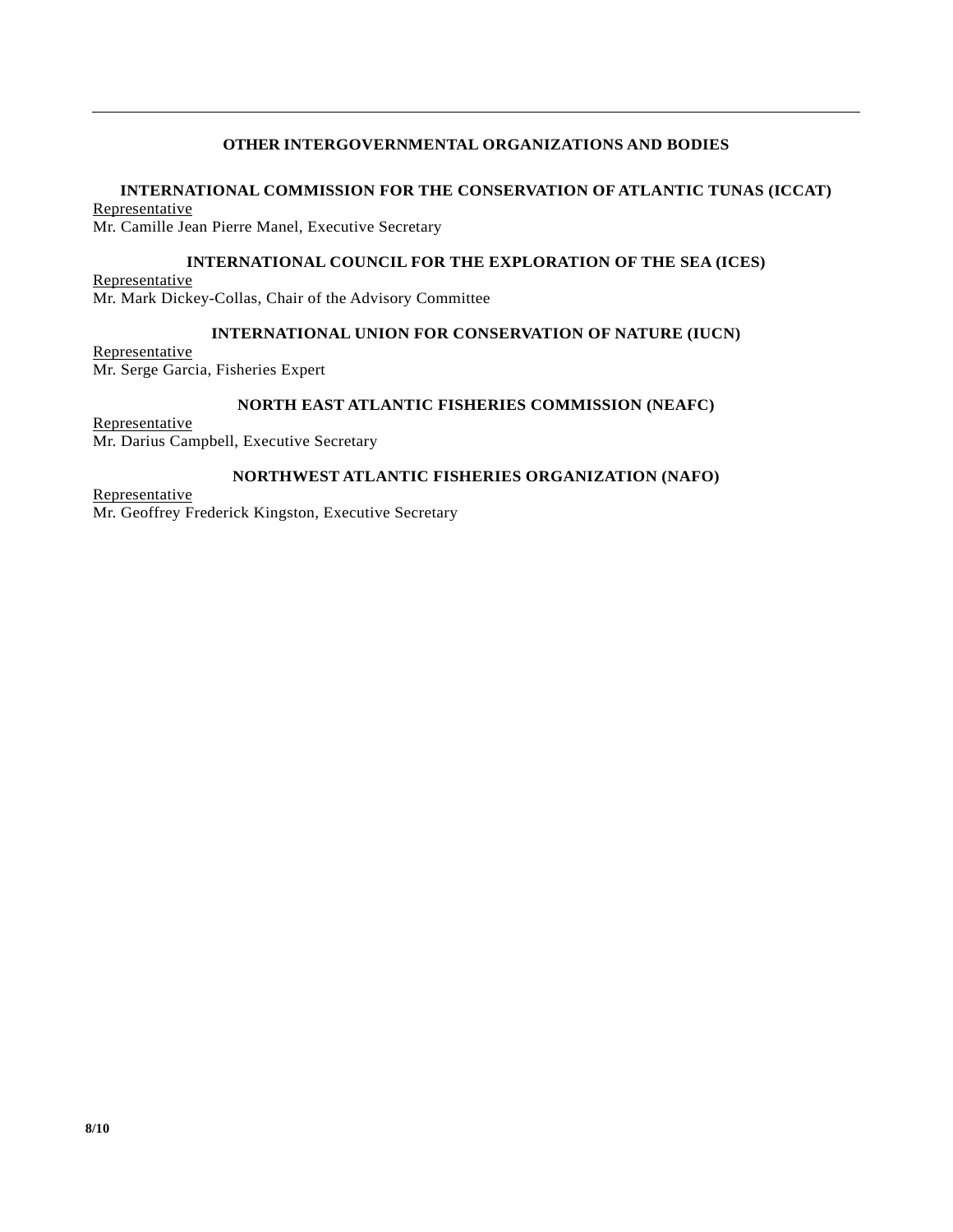## **NON-GOVERNMENTAL ORGANIZATIONS**

### **ENVIRONMENTAL DEFENSE FUND**

Representative

Ms. Sarah Poon. Associate Vice President, Fishery Solutions Center

# **FUNDACION LONXANET PARA LA PESCA SOSTENIBLE (LONXANET FOUNDATION FOR SUSTAINABLE FISHING)**

Representative

Mr. Jorge Juan De Vicente Benito, Senior Advisor

## **GREENPEACE**

**Representative** 

Mr. Sebastian Losada, Senior Political Strategist

## **INTERNATIONAL COALITION OF FISHERIES ASSOCIATIONS (ICFA)**

Representative Mr. Javier Garat Pérez, President

## **INTERNATIONAL COLLECTIVE IN SUPPORT OF FISHWORKERS (ICSF)**

**Representative** Mr. Sebastian Matthew, Executive Director

## **INTERNATIONAL SEAFOOD SUSTAINABILITY FOUNDATION**

**Representative** Ms. Holly Koehler, Vice President for Policy and Outreach

**THE PEW CHARITABLE TRUSTS**

**Representatives** 

Mr. Gerald Leape, Principal Officer Mr. Grant Galland, Officer